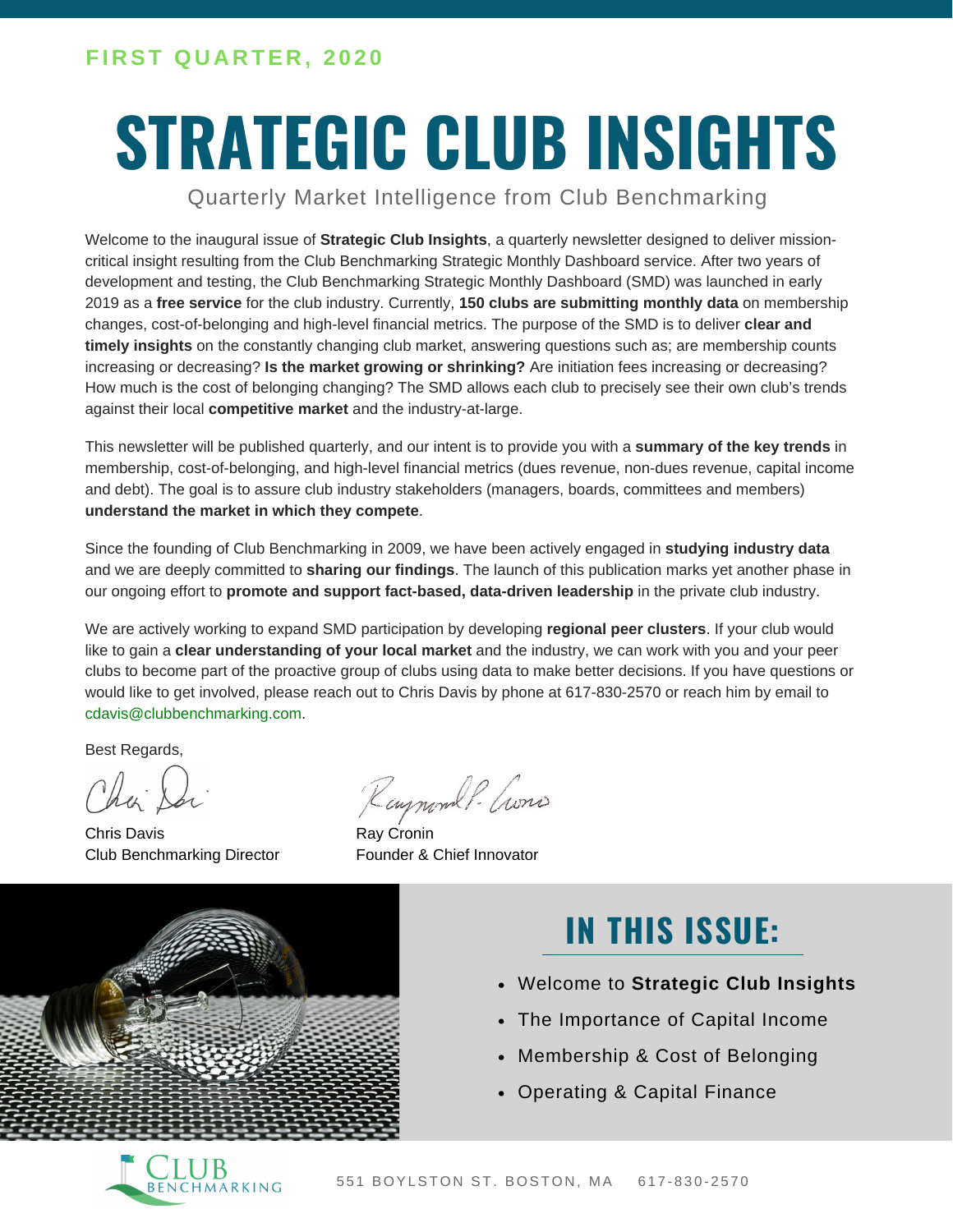# **THE IMPORTANCE OF CAPITAL INCOME**

Club Benchmarking research reveals that the operating ledger is the vehicle for delivering services and amenities to the members: **it is not the financial driver**. Ninety-percent of clubs set the operating ledger to break-even, excluding depreciation, which means the **operating ledger is consumed every year** by members enjoying the club and does not produce a financial outcome over time.

Capital income is the source of money a club has in order to drive itself forward financially. Every business, including clubs, must **grow equity over time** (aka net worth). Based on Club Benchmarking research, we believe net worth (member's equity) must grow consistently each year at a **minimum of 3.5%**. Net worth is a leading indicator of a club's ability to meet its future capital needs and given the operating ledger is break-even, net worth only grows when there is enough capital income to **overcome depreciation expense**. Half of the clubs in the industry have **declining net worth since 2006** in real, inflation-adjusted dollars. Only 35% meet the recommended 3.5% annual increase in net worth. Clubs need more capital. The 3.5% target generally will allow a club to meet its future obligatory capital needs (re-investing in its existing asset base). Higher growth of net worth is required to meet both obligatory and aspirational capital needs (expansion and addition to the asset base). Twenty-five percent of clubs are growing net worth at over 5% per year and **50% of clubs have a net worth that is declining** in absolute dollars or growing at less than the rate of inflation.

### Industry Best Practices for Capital Generation:

- **Recurring capital dues** are used to fund obligatory capital needs (based on future replacement costs, not depreciation) matching each member's contribution of capital with their consumption of club assets and assuring the club has the capital necessary for future asset replacement.
- **Assessments** are unfair, and should be avoided, because they allow members who consume assets to exit before contributing their share of capital.
- **Initiation fees and debt** are used to fund aspirational capital needs.

Club boards must be able to **accurately assess their capital position** if they are to remain relevant over time. The Strategic Monthly Dashboard is a vehicle for helping club boards and finance committees focus on the capital ledger and balance sheet which is where financial success lies.

Club Benchmarking recommends that every club obtain a capital reserve study which is a precise assessment of the club's physical plant (property, plant and equipment). The study should be conducted by an objective, third-party, professional well-versed in clubs to provide a **detailed and accurate forecast of repair and replacement** capital requirements, typically looking forward twenty years. Once the reserve study is completed, a forward-looking capital model can be created as a means of proactively identifying **gaps between capital sources and needs**. Determining how to close the gap and implementing a plan of action in the short-term is a strategic undertaking.

The reluctance of club leaders to implement capital dues can be construed as **governing out of fear**, but a board's fiduciary responsibility compels them to **implement a balanced capital income fee structure** based on projected capital needs, regardless of how unpopular the decision is with the membership. The good news is that 67% of clubs participating in the SMD have established recurring capital dues. For clubs **with golf** the **median for annual capital dues is \$1,306** (\$108 per month). For clubs **without golf**, the **annual median is \$857** (\$71 per month)

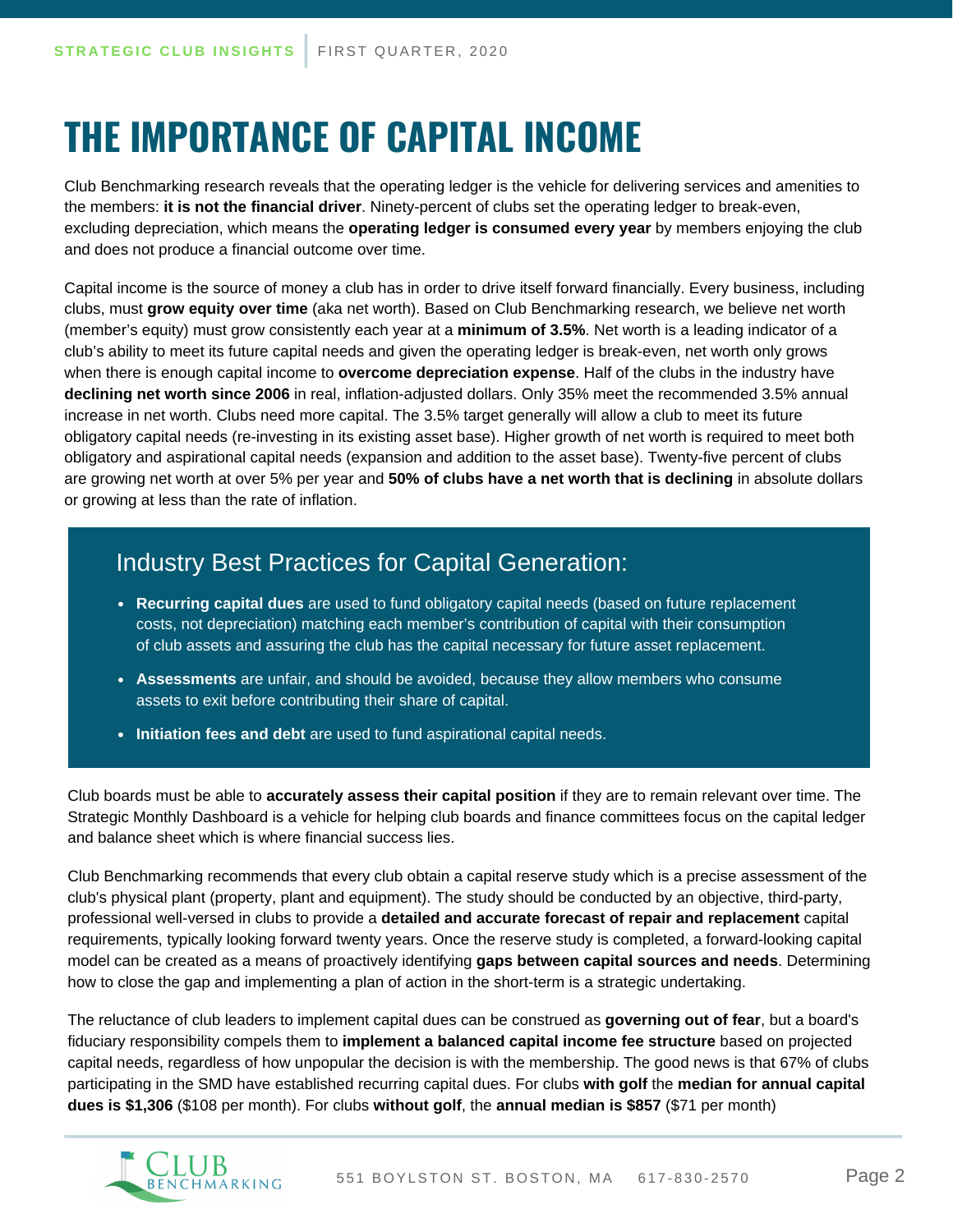# **MEMBERSHIP & COST OF BELONGING**

#### **Membership Counts**

Club Benchmarking research confirms that year-over-year change in **membership count** from **2018 to 2019 is flat**, with half of all clubs studied falling into a range of -1% to +2%. Data gathered through the Strategic Monthly Dashboard shows **24% of clubs have a wait list** for membership which is considerably higher than was generally assumed prior to the launch of our SMD analysis. The **150 participating clubs** represent a crosssection of the industry.

We anticipate continued **challenges in membership recruiting** as the Baby Boomer generation (56-74 in 2020) ages out to be **replaced by members of Generation X** (28% smaller than Boomers and now 40-55) and eventually Millennials (now 24-39). People tend to join a private club around age 42, so **supply will continue to outpace demand** over the next few years.

#### **Cost of Belonging**

The current average total cost of belonging (operating dues and fees, capital dues and fees, and all other mandatory fees) is **\$12,013 for clubs with golf** and **\$6,358 for clubs without golf**.

The two charts below illustrate the breakout of cost of belonging components for clubs with golf and clubs without golf. For 2018-2019, the median **year-over-year increase** in cost of belonging was **3% for both club types.**

### **A HEALTHY DUES ENGINE**

There is no substitute for a healthy dues engine where dues rates and member counts are balanced in a manner that adequately supports **operating the given club's footprint**. At 100% profit margin, dues revenue is the primary source of funding for a club's fixed operating expenses.

Operating deficits deplete capital income and reduce a club's ability to increase net worth. Cutting expenses impacts the member experience. **The costs of operating a club are essentially fixed.**

#### **Initiation Fees**

Initiation fees have remained flat over the past year (0% annual change). Currently, **54% of clubs offer initiation fee financing.** The average term is 3.3 years, with 7% offering a financing period of 10 years or more.

The median initiation fee for **clubs with golf is \$25,000**. Within that group, the median initiation fee is **\$68,000 for clubs with a wait list** and \$20,000 for those without a wait list. The median initiation fee for **clubs without golf is \$13,250**. In that group, the median is \$18,500 for those with a wait list and \$10,000 for those without a wait list.